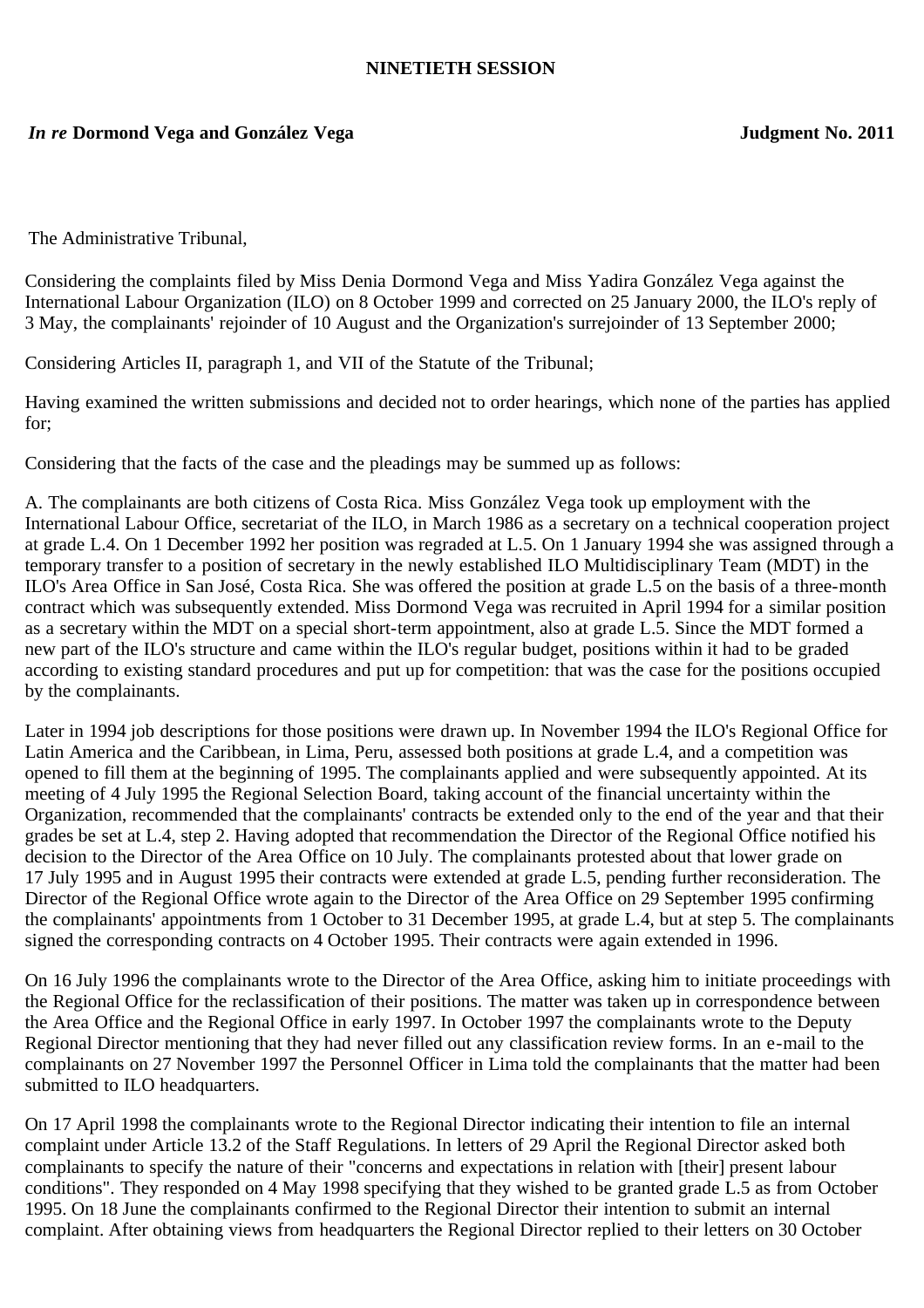1998 saying that their positions had been formally classified on 3 November 1994, and that no elements had been found that would make the Regional Office alter its decision of 29 September 1995 by which they were assigned grade L.4, step 5.

On 12 April 1999 they filed a joint internal complaint under Article 13.2 against the decision of 30 October 1998. The Director of the Personnel Department replied to each complainant on behalf of the Director-General on 9 July 1999. She pointed out that ILO headquarters had agreed "voluntarily" to examine the complainants' situation and had concluded that the decision taken on 29 September 1995 was "in accordance with existing regulations". She said that the decision of 30 October 1998 did not constitute a "new decision" setting off new time limits and that their claims were, therefore, irreceivable under Article 13.2 - which imposes a six-month time limit for challenging a decision - since their claims were made against a measure that had been applied to them from September 1995. That is the decision now impugned.

B. The complainants submit that the Director of Personnel erred in determining that the communication of 30 October 1998 did not constitute a "new decision" against which they could appeal. They state that when the Regional Director wrote to them on 29 April 1998 he asked for a "written communication" setting out their concerns which would help him to take a "final and formal decision". It is clear from the wording of his letter that he did not think a formal decision had yet been taken. They had therefore assumed that a review would take place and that a formal decision would follow. They contest the Organization's assertion that the review it carried out at headquarters was purely "voluntary". Contrary to what the Director of Personnel affirmed, it is clear that the letter of 30 October 1998 constituted a formal decision within the meaning of Article 13.2, and their internal complaint was thus lodged within the required time limit.

The complainants also contend that the Regional Director erred in his decision of 30 October 1998 and he was wrong to affirm that no elements had been found to make the Regional Office alter its decision of 29 September 1995 by which their positions were graded at L.4. They contest his view that their positions were "formally" classified on 3 November 1994 and seek documentary evidence in support of that assertion. Indeed, the decision of 29 September 1995 was itself only "temporary in character" and involved matters that were, in part, irrelevant to the grading issue. They submit that the view of the Regional Office was "tainted by incoherence", and that the Organization was "unjustifiably dilatory" and made the process drag on for five years.

On the merits, the complainants point out that their positions were initially offered to them at grade L.5. Upon recruitment their grades were fixed at L.5 by the Director of the Multidisciplinary Team. They did not doubt his "ostensible authority" to offer them appointments at that level. They signed their contracts in good faith with the legitimate expectation that their employment would continue at that grade.

There was failure to follow proper procedures in determining the level of their positions. Details of the methodology applied have never been provided, the usual procedure for classifying a position was not followed and they did not fill in a "post description questionnaire". The classification of their positions at L.4 was arbitrary. The contracts they signed on 4 October 1995, which set the grade at L.4, were offered to them on "ambiguous terms" and they had no alternative but to sign. They did so under protest, which cannot be construed as acceptance of the grade.

They want the Organization to confirm their grades at L.5 and pay them the difference in salary on that basis from 1995. They also ask for costs.

C. The Organization, in its reply, argues that their internal complaint was irreceivable as are their complaints to the Tribunal. While the complainants impugned the decision of 30 October 1998 in their internal complaint, that appeal was in fact lodged against the classification of their positions at L.4. A decision as to the grade of their positions was taken by the Regional Director on 29 September 1995 and reference was made to it in the contract extension signed by them a few days later on 4 October. They did not challenge that decision within the six-month time limit imposed by Article 13.2. The Regional Office took action at various levels to see if a solution to their problems could be found. It did not react to a specific claim from the complainants but rather in response to their concerns. Their first formal claim was dated 4 May 1998. The Organization contends that in his letter of 29 April 1998 the Regional Director did not state that he would take a "final" formal decision: the complainants inserted the word "final" as an afterthought in the translation given in their pleadings. The original Spanish text does not contain such a notion.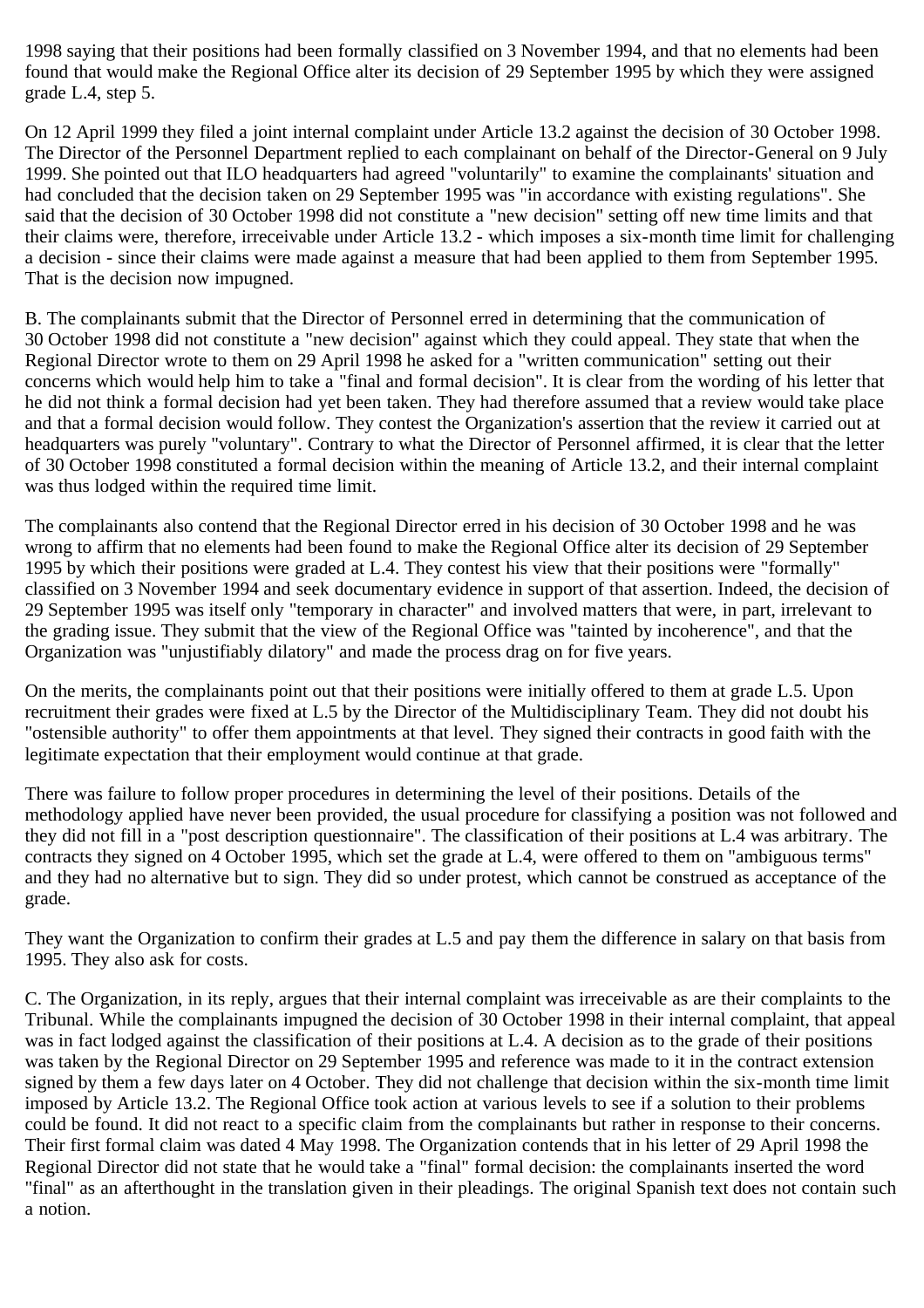Citing the Tribunal's case law, the Organization says that although discussion may take place after a final decision is taken, that does not necessarily mean that there will be a new final decision. The decision of 30 October 1998 was but confirmation of the decision taken in September 1995. Any "temporary nature" of the decision of 29 September 1995 arose in relation to another secretarial position, mentioned in the letter but which is not at issue in this case. When the complainants signed their contracts on 4 October 1995 they were well aware of the grading issue and any expectation they might still have had of obtaining grade L.5 could not be construed as providing a right to that grade.

Subsidiarily, the ILO argues that the complainants' pleas are devoid of merit. It explains that, pending the evaluation of long-term staffing needs, some officials, including the complainants, were assigned on a temporary basis to assist in the setting up of the MDT. In Miss González Vega's case, she kept grade L.5 which she had held when she worked on the technical cooperation project. Staff on such projects are not subject to ILO grading standards and procedures. Miss Dormond Vega was initially put on the same grade as her colleague because the tasks assigned to them were the same. The secretarial positions in the MDT were to be financed through the ILO's regular budget, which meant that the statutory selection procedure eventually had to take place. Appointment had to be made at the grade pertaining to the posts. Job descriptions were drawn up for the complainants' positions and they were classified in accordance with ILO standards. The defendant points out that the grading of vacant positions is not open to challenge, and no member of staff can initiate the reclassification of his or her job until a year after being appointed. Even thereafter the complainants did not initiate a formal reclassification procedure.

D. In their rejoinder the complainants press their pleas. Even had there been a "valid" decision on the grading of their positions in 1995 or 1996 they would not have been able to challenge it since in view of the financial crisis the Organization was facing, the Director-General had "frozen" all reclassification proceedings. They adhere to their view that the positions were never "classified". If they had been, the relevant files would show on what basis such grading was carried out. They note that the Organization produced no document in the reply to clarify the matter. For that reason the "grading" decision communicated to them in September 1995 was procedurally flawed. It was, therefore, a tainted decision which was "confirmed" by the Regional Director's letter of 30 October 1998.

In their summary of the chronology of their case they say that, in 1994, the then Director of the MDT told them that if they won the competition he would have their positions regraded to L.5. They take the view that the Organization did not handle the grading issue "properly, transparently or fairly".

E. In its surrejoinder the ILO argues that even if they considered that the 1995 decision to fix their grades at L.4 was procedurally flawed, the complainants failed to appeal against it within the six-month time limit imposed by Article 13.2. Only in May 1998 did they clarify that they wished to obtain grade L.5 on a retroactive basis.

It says that the complainants' argument regarding the freezing of the classification review process is inconsistent with the facts since it did not apply in their case. A classification review is still open to them.

The Organization notes that the complainants do not challenge the accuracy of the job descriptions prepared by their responsible chief in 1994 which formed the basis for the grading decision. These were studied in conjunction with the "Global classification standard for the General Service at non-headquarters duty stations" which contains a benchmark standard for a secretary at G.4 level - equivalent to grade L.4 for field positions. There is no basis for the complainants' claim that the 1994 procedure was tainted with irregularity. Their new plea relating to an alleged promise by the former Director of the MDT also fails. It is unsubstantiated and conflicts with earlier arguments.

## CONSIDERATIONS

1. The complainants, who are both secretaries with the ILO Area Office in San José, Costa Rica, are contesting a decision of the Director-General of the ILO dated 9 July 1999 confirming the grading of their positions at grade L.4.

2. In 1994 both complainants were offered short-term contracts at grade L.5 with the ILO's newly formed Multidisciplinary Team (MDT) in San José. Miss González Vega had worked for the ILO since 1986 as a secretary on a technical cooperation project and Miss Dormond Vega was appointed directly to the MDT in April 1994.

3. The then Director of the MDT, who was new to the ILO, was unaware that he had to follow certain procedures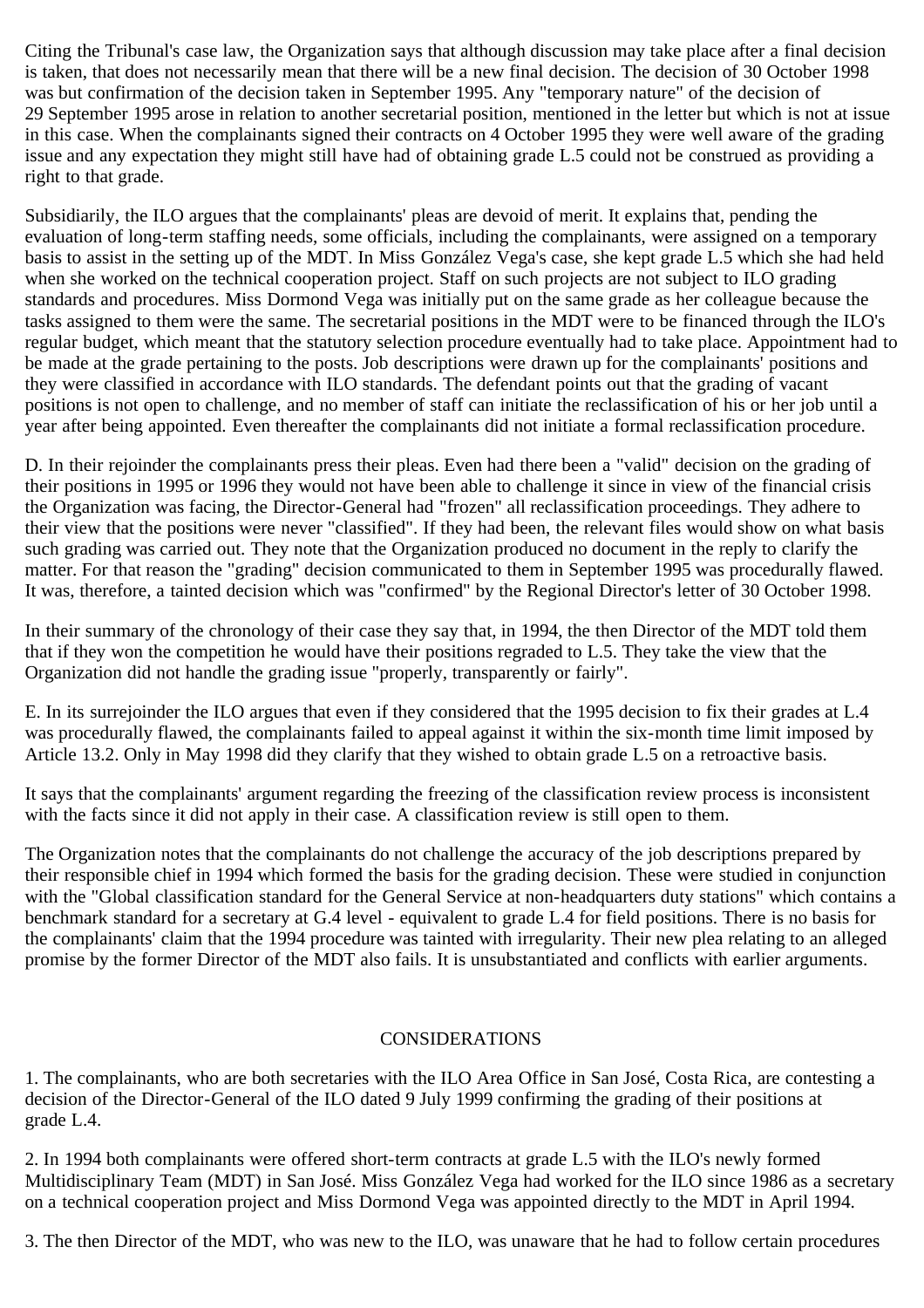for filling vacancies and classifying positions. He later attempted to rectify the situation by requesting the classification of the complainants' positions, suggesting grade L.5, but on 29 September 1995 the L.4 grade was assigned to both positions by the Regional Office in Lima (Peru).

4. A competition for filling the positions was carried out in 1995 and the complainants were selected. On 4 October 1995 they accepted the appointments at grade L.4 and were granted step 5 in that grade.

5. In July 1996 the complainants wrote to the Director of the Area Office asking for a formal request to be made to the Regional Office for the reclassification of their positions.

6. In July 1997 the Regional Personnel Officer visited the Area Office to discuss, inter alia, the classification issue with the complainants. He suggested that if they could achieve certification in English through language training, which the complainants undertook, this would make it possible to change their grade back to L.5. The proposed reclassification never materialised but in their pleadings the complainants have not pressed the fact that they took the suggested English course as a ground upon which they should now receive the requested reclassification.

7. In a letter of 18 June 1998 to the Regional Director the complainants confirmed their intention to submit an internal complaint.

8. On 30 October 1998 the Regional Director replied on the substance of the case, maintaining the classification of the positions at the L.4 level. He found that the complainants had submitted their applications in a competition opened to fill the positions described in the published vacancy announcement, which specified that they were classified at grade L.4. The complainants were therefore entirely aware of the consequences of their applications. He pointed out that, in spite of having objected to the Regional Office's decision of 29 September 1995, the complainants had eventually accepted the offer of the positions at grade L.4 on 4 October 1995.

9. On 12 April 1999 the complainants submitted an internal complaint pursuant to Article 13.2 of the Staff Regulations, challenging the letter of the Regional Director dated 30 October 1998.

10. On 9 July 1999 the complainants received a reply from the Director of the Personnel Department on behalf of the Director-General refusing their internal complaint on the grounds that the Regional Director's communication could not be considered as a "new decision" and was not appealable under Article 13.2 and that consequently their complaint was not receivable.

11. The issue to be determined in the present case is whether their internal complaint was receivable under Article 13.2 of the Staff Regulations, and in consequence, whether the complaints before this Tribunal are receivable. Article 13.2 states that:

"Any complaint by an official that he has been treated inconsistently with the provisions of these Regulations, or with the terms of his contract of employment, or that has been subjected to unjustifiable or unfair treatment by a superior official shall, except as may be otherwise provided in these Regulations, be addressed to the Director-General through the official's responsible chief and through the Personnel Department, within six-months of the treatment complained of. ..."

12. It is quite clear that in the present case, a final decision on the question of the classification of the complainants' positions was made on 29 September 1995, as the memorandum sent by the Regional Office to the Director of the Area Office shows:

"Further to your letter of 9.8.95 ... I wish to make the following, final, clarification regarding the recent competition for ... secretaries for the San José MDT.

...

I should like to receive a proposal from the San José office on how to resolve the question of which candidate should be secretary to the Director [of the MDT]. Until the criteria for selection of who will be secretary to the Director is clarified, all three candidates [the complainants and one other] should receive the same grade: L4. As a concession to the confusion that has existed in this competition, and the fact that all three secretaries have relevant ILO experience ... they may be granted a step of "5" (therefore their grade will be L4 / step 5). ..."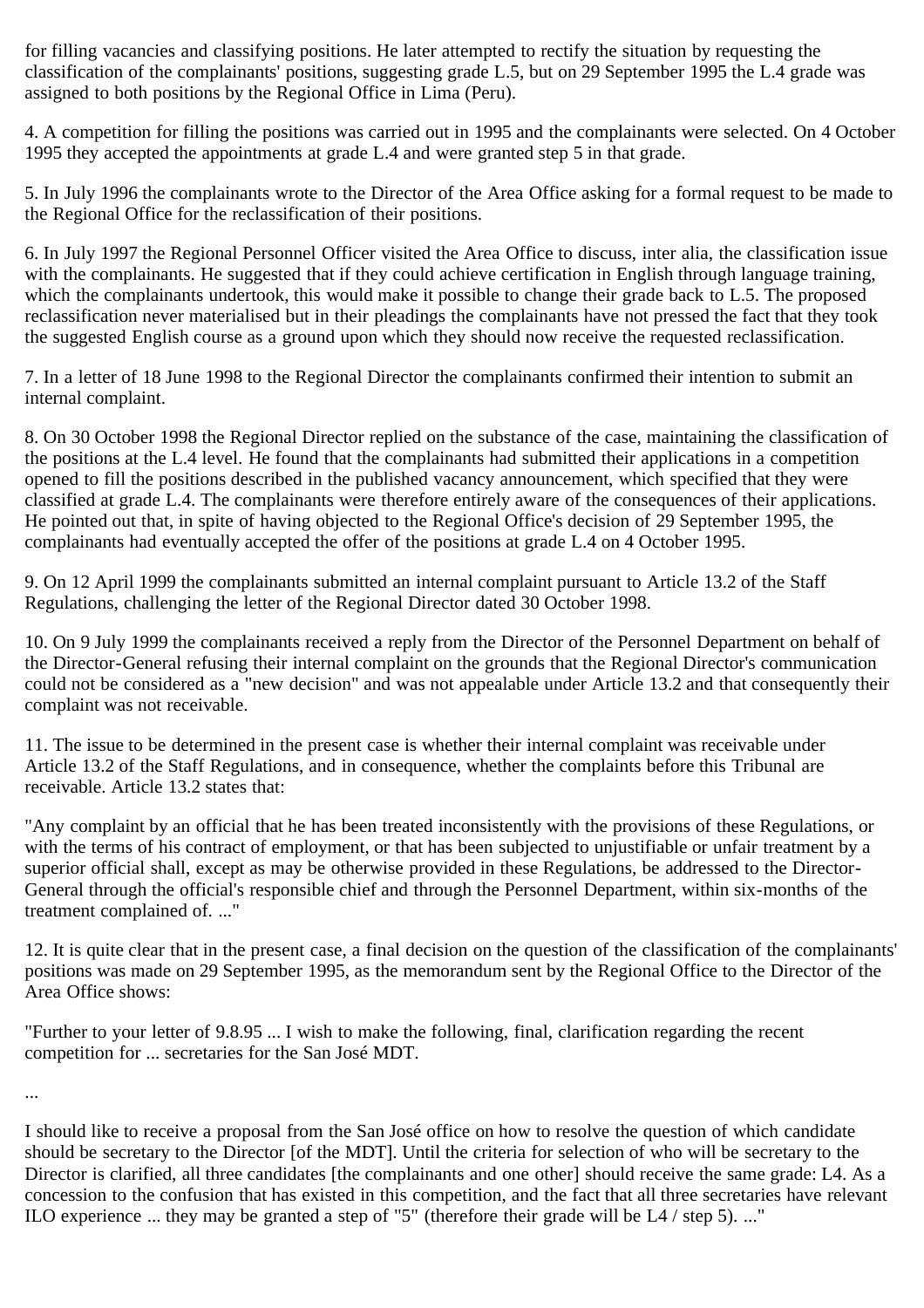13. The Regional Director, referring to the early stages of the grading issue, stated in a letter to Miss González Vega on 30 October 1998:

"First of all, I would like to indicate the circumstances under which the level L5 was initially assigned to the MDT secretarial jobs. As you know, during that time, the MDT was being established in San José, and it required secretarial support to assist the Director and the specialists. Your transfer from the [technical cooperation project] in which you worked ... to the MDT in San José was accepted, and you were hired temporarily to carry out secretarial duties. Under these circumstances, it was decided that you would maintain the L5 grade, which you had at the moment of the transfer. In spite of the fact that you had not obtained such grade as a result of an exercise in classification, it was assigned based on classification procedures that are usually applied to projects which are substantially different from those applied to positions that are financed with the regular budget. Therefore, I would like to emphasize that the L5 grade was not assigned in accordance with the duties related to your secretarial job at MDT, but rather taking into consideration your personal situation. As a consequence, the results of a subsequent exercise in classification, carried out in accordance with the established regulations for positions financed with the regular budget, have to prevail. The MDT secretarial positions were formally classified as L4 grade on November 3, 1994."

The Regional Director expressed the same views in a letter sent to Miss Dormond Vega on the same date.

14. Except as regards the position of secretary to the Director of the MDT (not held by either complainant) the grading decision was clearly not a temporary one.

15. The Regional Director's decision of 29 September 1995 was implemented on 4 October 1995, when each complainant was offered and signed a contract extension at grade L.4, step 5. The contracts show no sign of any reservation or protest on the part of the complainants. In their pleadings to the Tribunal they say they signed "under protest". They did not, however, lodge an internal complaint under Article 13.2 with respect to that decision. In fact, it was not until 16 July 1996 that the complainants wrote to the Director of the Area Office asking for a formal request to be made to the Regional Office for the reclassification of their positions. That letter was sent long after the time for filing an internal complaint against the decision contained in the 29 September 1995 memorandum had elapsed.

16. The complainants contend that the Regional Director, in his letter dated 29 April 1998, committed himself to making a decision on the complainants' claims. The relevant part of that letter reads:  $(1)$ 

"Concerning your request, we have not been officially seized of the petitions that you are demanding. Unofficially, we know about the aspects that you want to have solved, but these communications have not been transmitted in full, and sometimes they are contradictory. Therefore, I would appreciate it very much if you sent me a written communication with your concerns and expectations in relation with your present labor conditions. Said communication would allow us to complete your personal file, which is very complex, and at the same time it would be one of the instruments required to take a formal decision ('*para adoptar alguna decisión formal*')."

17. On 4 May 1998 the complainants wrote to the Regional Director to specify their proposal, which was that they should be accorded grade L.5 as of October 1995, including retroactive payment of the difference in salary together with reinstatement in all their rights as if their grade had been L.5 since that date. This letter led to the Regional Director's reply of 30 October 1998. He wrote to each complainant in similar terms as follows:  $(1)$ 

"In reference to your communication from last May 4 1998, in which you request to be reinstated in the L5 grade, which you held before being designated in your present position, classified as grade L4.

....

You submitted your application in [a] competition to fill the position according to the published vacancy announcement, which specified that said position was classified as L4 grade. You were entirely aware of the consequences of your application; in particular, with respect to the lower grade and salary that you would receive. However, these terms of the contract did not discourage you from applying, nor from accepting the position. In spite of having objected to this Regional Office's decision on [sic] September 29, 1995, you eventually accepted the offer of the position with the L4 grade on October 4, 1995.